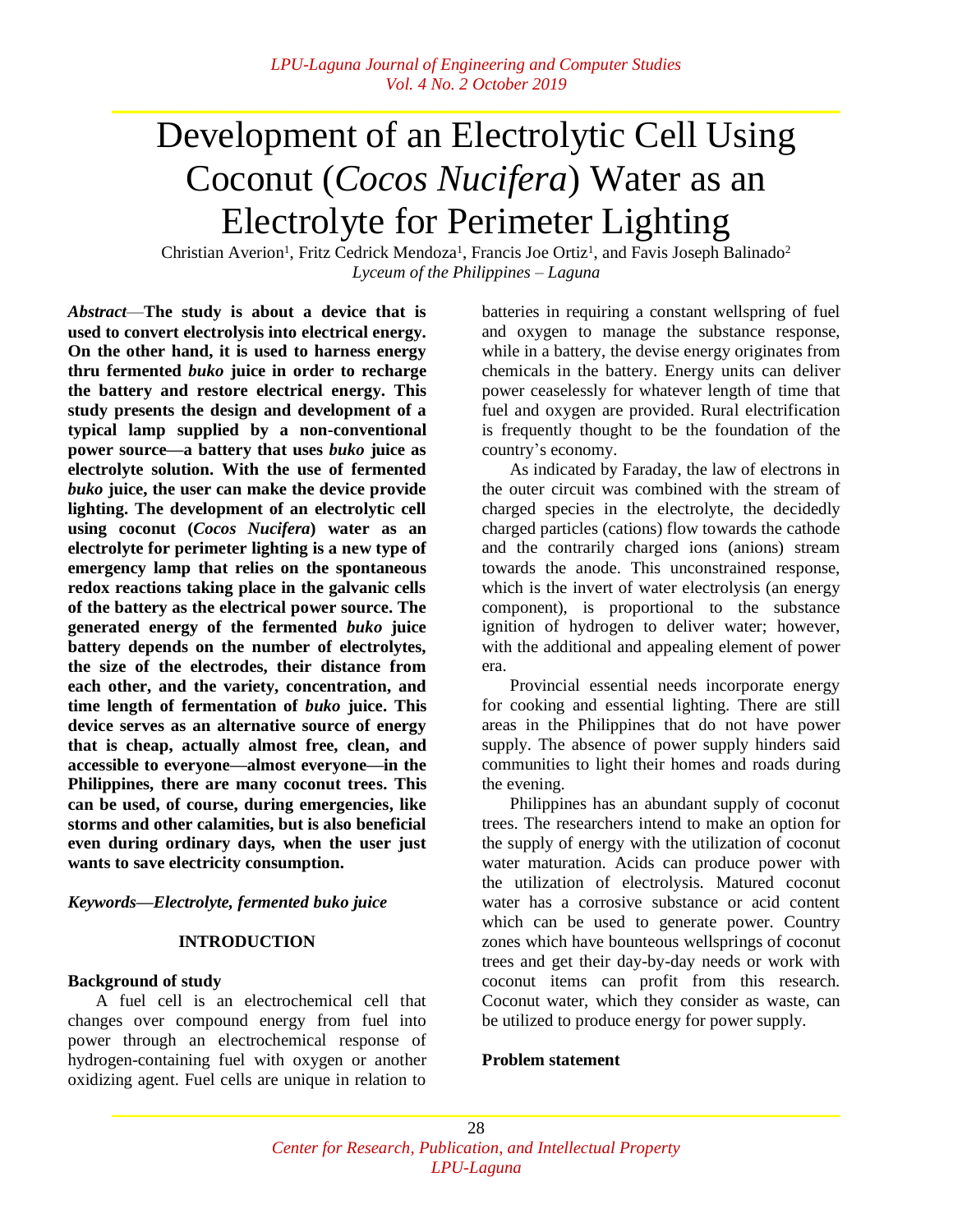The proponents undertook the study to address the following problems:

 One of the issues in the Philippines is the unavailability of power supply in some areas. These communities cannot light their homes and roads during the night;

 Using different combinations of metals, the anode and cathode will give different results to the voltage output; and

• The acidity of fermented coconut water will differ in terms of time of fermentation (months).

#### **Objectives of the study**

#### *General objective*

To design and develop a device that is capable of generating electricity through fermentation of coconut water. This is to prove that any element that has acid can generate electricity with the use of electrolysis.

#### *Specific objectives*

 To determine the time of fermentation of coconut water that will give researchers the amount of ph level closest to zero value;

 To be able to choose a specific metal rod such as copper, aluminum, zinc, or graphite that will serve as electrodes to use in the battery; and

• To generate power with the use of coconut water with the use of electrolysis that can light up a 3-watt bulb.

# **REVIEW OF RELATED LITERATURE**

#### **Rice wash powered emergency lamp with USB charging hub**

An emergency lamp is a device that is used to convert electrical energy into radiant energy. Its output depends on the source that is used to supply it with electrical power. On the other hand, a charging hub is used to harness energy through a USB or other kinds of ports from an electricity source in order to recharge a device that has battery that can store and restore electrical energy. This study presents the design and development of a typical emergency lamp and charging hub supplied by a non-conventional power source—a battery that uses rice wash as electrolyte solution.

#### **Lead-acid battery**

The lead-acid battery system has many of these characteristics. The charge-discharge process is essentially reversible, the system does not suffer from deleterious chemical action, and while its energy density and specific energy are low, the lead-acid battery performs reliably over a wide temperature range. A key factor for its popularity and dominant position is its low cost with good performance and cycle-life.

#### **Current through electrodes**

When current enters the metal plate from an external circuit, diffusion to and from the metal still leaves a net negative charge on the plate but the process is no longer self-limiting. Electrons flow out of the plate to the external circuit, and there is a corresponding flow of positive ions from the metal to the electrolyte. This flow of ions is no longer balanced by the deposition of ions from the solution; when charge flows into the metal plate, the metal dissolves. The rate at which the metal dissolves is controlled by the current.

# **Coconut water vinegar: New alternative with improved processing technique**

Vinegar fermentation is essentially a two-step process comprising the anaerobic conversion of sugars to ethanol and the aerobic oxidation of ethanol to acetic acid. Alcoholic seed broths which were prepared from the fermentation of *Saccharromyces cerevisiae* in coconut water, coconut sap, and pineapple juice were used for acetic acid fermentation. This study helped the researchers to have knowledge on fermenting coconut water.

#### **How to make a potato battery**

In an experiment by Hannah Wahlig, she used a potato, galvanized nails, and pennies to create a battery. This battery is used to light a small light bulb. Potato contains high levels of phosphoric acid, which is an electrolyte, this acid helps transport ions from the zinc source (galvanized nails) to the copper source (pennies). The chemical reaction inside the potato creates an electric current between the metal electrodes and that is able to illuminate a small light bulb when connected.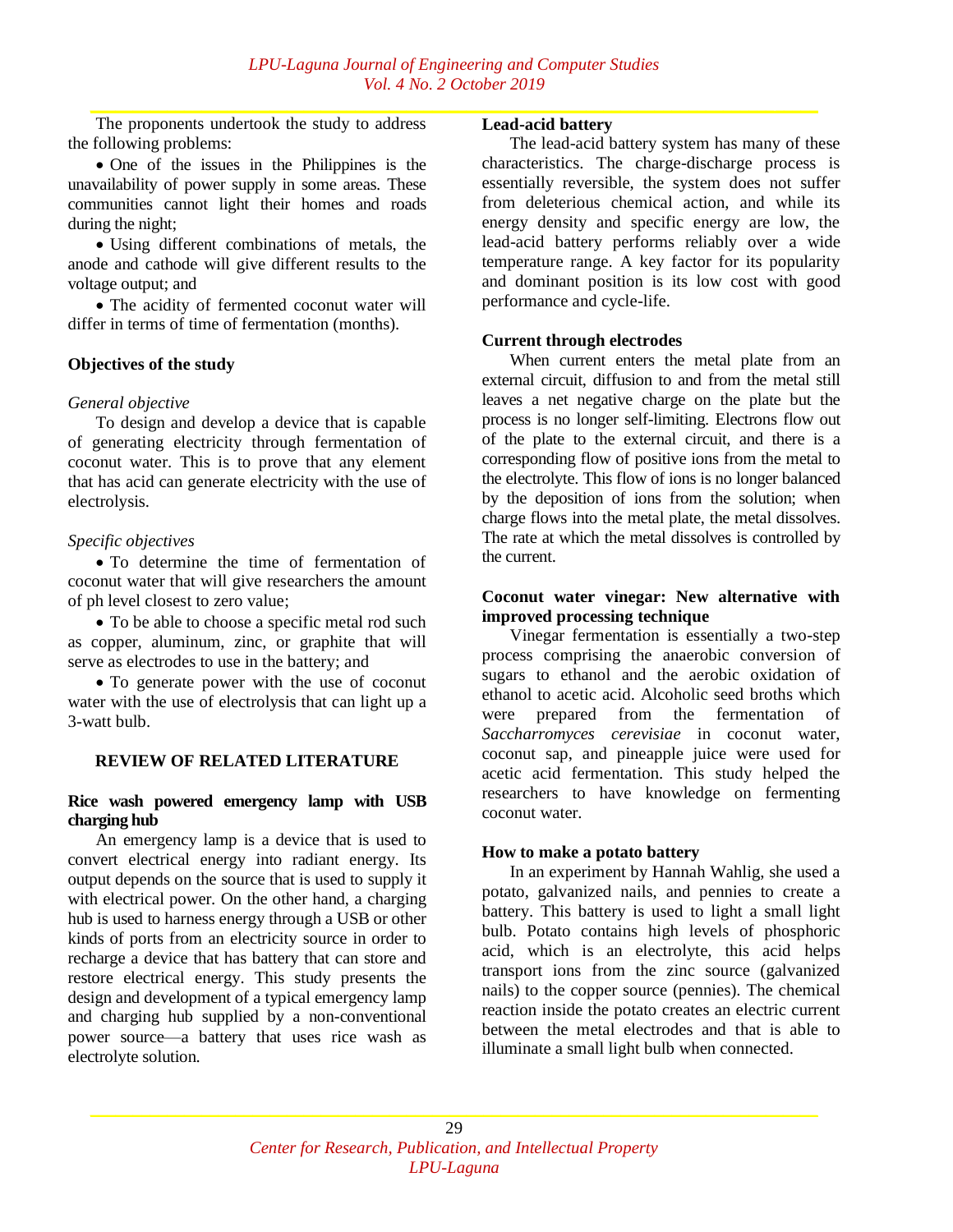# **METHODOLOGY**

#### **IPO chart and discussion**



Figure 1. IPO chart for the research

The proponents used this Input-Process-Output (IPO) chart as guide. This chart helped the researchers to analyze and properly design the device and how it should work. The IPO chart demonstrates the interactions and connections of the hardware. Parts of the project design and how the parts work in generating the required power and the operation of the lamp.

## **Conceptual framework/theoretical framework**

A lamp that is powered by coconut water was produced with the theoretical basis that water conducts electricity very well because of its impurities, and increasing those impurities will enhance its conductive property. Water is not really a good conductor of electricity without its impurities, i.e. the dissolved nutrients and minerals in it.

These findings were used as foundation of developing the research project. The problems that were encountered in this research's prototype were the choice of electrodes that must be used—they must be long lasting and not rapidly decay chemically that helps the procedures to be more understandable.

| <b>PHYSICOCHEMICAL PROPERTIES OF VINEGAR</b> |                                               |       |      |                         |     |             |  |
|----------------------------------------------|-----------------------------------------------|-------|------|-------------------------|-----|-------------|--|
| Months of fermentation                       |                                               | $5-6$ |      | $8 - 9$                 |     | $\geq 12$   |  |
| Titratable acidity (%)                       |                                               | 0.089 |      | 0.076                   |     | 0.061       |  |
| ph                                           |                                               |       | 4.78 | 5.34                    |     | 5.71        |  |
| <b>Rice Variety Used</b>                     | <b>Voltage Output Reading (in millivolts)</b> |       |      |                         |     |             |  |
| to Make Rice                                 |                                               |       |      | 2 <sup>nd</sup> Reading |     | 3rd Reading |  |
| Wash                                         | 1 <sup>st</sup> Reading                       |       |      |                         |     |             |  |
| Sinandomeng                                  | 590                                           |       | 490  |                         | 491 |             |  |
| Maharlika                                    | 510                                           |       | 490  |                         | 488 |             |  |
| Dinurado                                     | 493                                           |       | 465  |                         | 469 |             |  |





Figure 3. Pictorial diagram for the research

The pictorial diagram provides a better view of the connections and purpose of each component. A photo of each component is presented in the diagram and the red and black flow lines illustrate the power flow and system flow consecutively.

# **Hardware specification**

*Zinc rods*



Figure 4. Zinc rods

A bluish-white metal that is very common and used specially to make brass and as a protective coating for things made of iron and steel.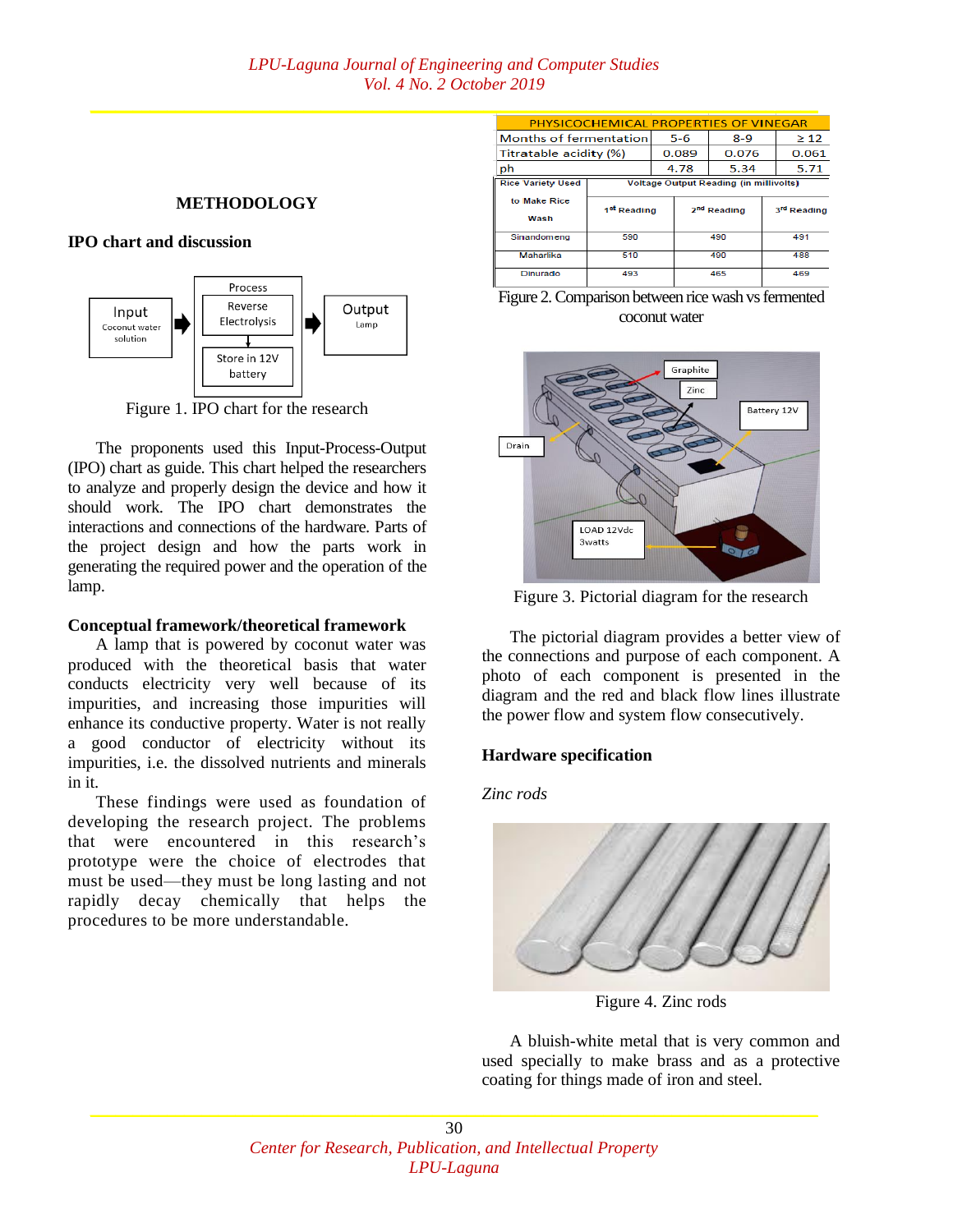*Graphite rods*



Figure 5. Graphite rods

A graphite rod has a high temperature strength, very high thermal and electrical conductivity, and low thermal expansion. The electrodes used in this device were those recycled from discharged batteries.

*Buko juice*



Figure 6. *Buko* juice

Fermented coconut water is one of the easiest probiotic drinks to make. It is also one of the best *candida* fighters in the market.

# *12V5Ah/20HR lead acid battery*



Figure 7. 12V5Ah/20HR lead acid battery

The lead acid battery was invented in 1859 by French physicist Gaston Plante and is the oldest type of rechargeable battery. Despite having a very low energy-to-weight ratio and a low energy-tovolume ratio, its ability to supply high surge currents means that cells have a relatively large power-to-weight ratio.

# 12V DC 3-watt light bulb



Figure 8. 12V DC 3 watts light bulb

An incandescent light bulb, incandescent lamp, or incandescent light globe is an [electric light](https://en.wikipedia.org/wiki/Electric_light) with a wire [filament](https://en.wikipedia.org/wiki/Incandescent_light_bulb#Filament) heated to such a high temperature that it glows with visible light [\(incandescence\)](https://en.wikipedia.org/wiki/Incandescence).

# **Schematic diagram**



Figure 9. Schematic diagram for the research

# **Flow chart**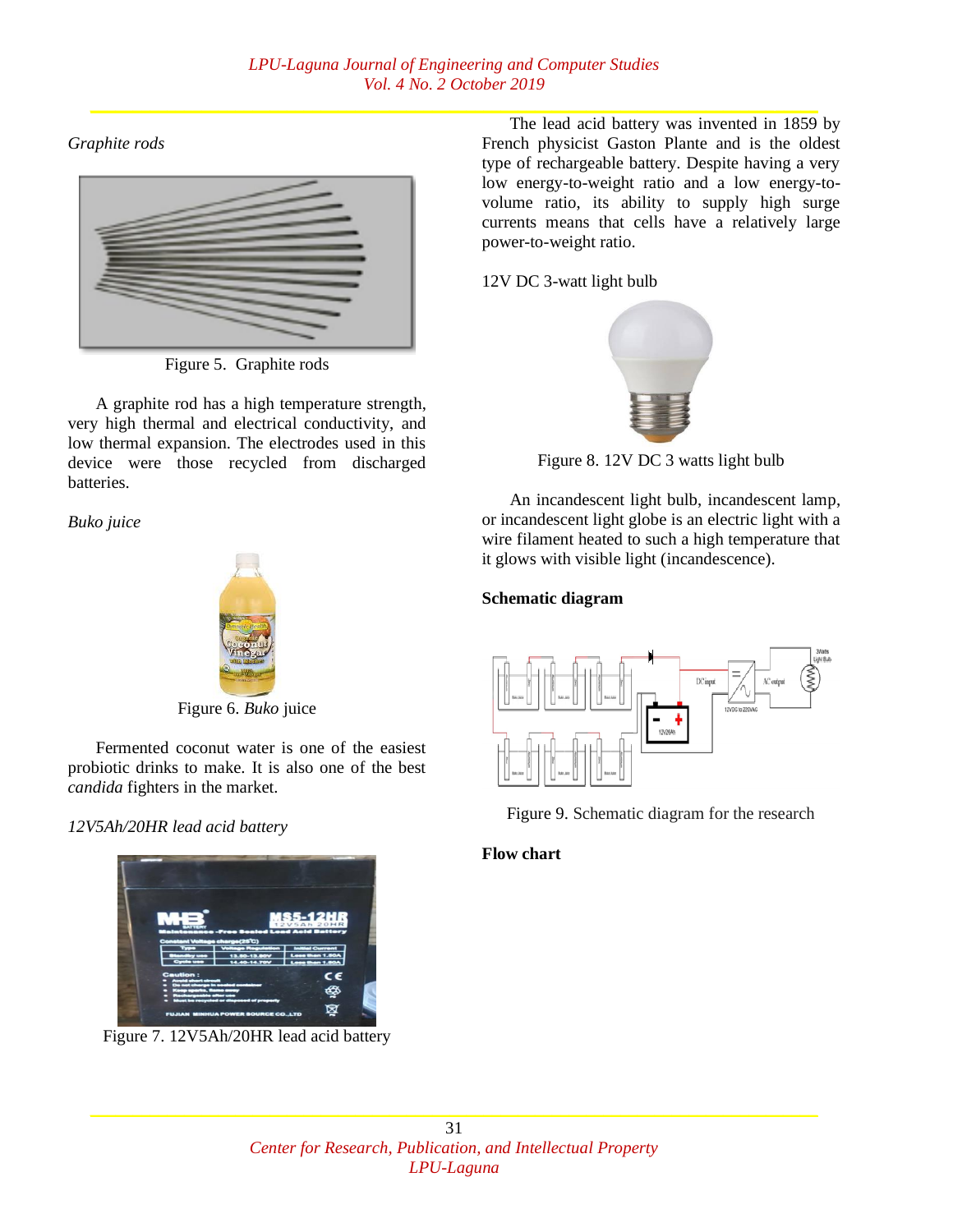

Figure 10. Flow chart for the research

# **DATA AND RESULTS**

The proponents constructed the hardware and performed simulations in order to gather data and results.



Figure 11. Casing



Figure 12. Rods placement



Figure 13. Finalization

It is composed of two compartments: the battery and the load compartment. The battery is composed of 12 galvanic cells, connected in series to increase the voltage. On the other hand, the load compartment is composed of a 12-volt light bulb. This research sought to find a way to give coconut water better utilization, in the form of power generation. It also sought to determine the time of fermentation needed to give enough level of acidity to perform electrolysis, the electrodes of the cell that will give it a better amount of generated power.

# **CONCLUSION**

In order to make the battery produce the desired power for the operation of the prototype, certain parameters and materials had to be considered for its construction. The concentration of the fermented coconut water is considered. The researchers found that there is a relationship between the concentration and voltage production. It takes three months to ferment coconut water and produce approximately 1.2 Volts per container, using graphite and zinc as electrodes. On the other hand, the researchers found that a concentration of 1:1 is the best to produce power.

Another parameter to consider is the electrode to be used. The researchers conducted a test to find out which is the best to be used. According to their findings, graphite and zinc, as the cathode and anode, respectively, produced the highest voltage, followed by copper and zinc. It is therefore concluded that the former pair is the best to use.

Upon choosing the combination of electrodes to be used and fermenting coconut water in three months, the researchers were able to light up a 3 watts, 12-Volt DC bulb. Charging through the battery is possible but there is a limitation. It can only charge for 76 hours and 16 minutes and then it stops. On the